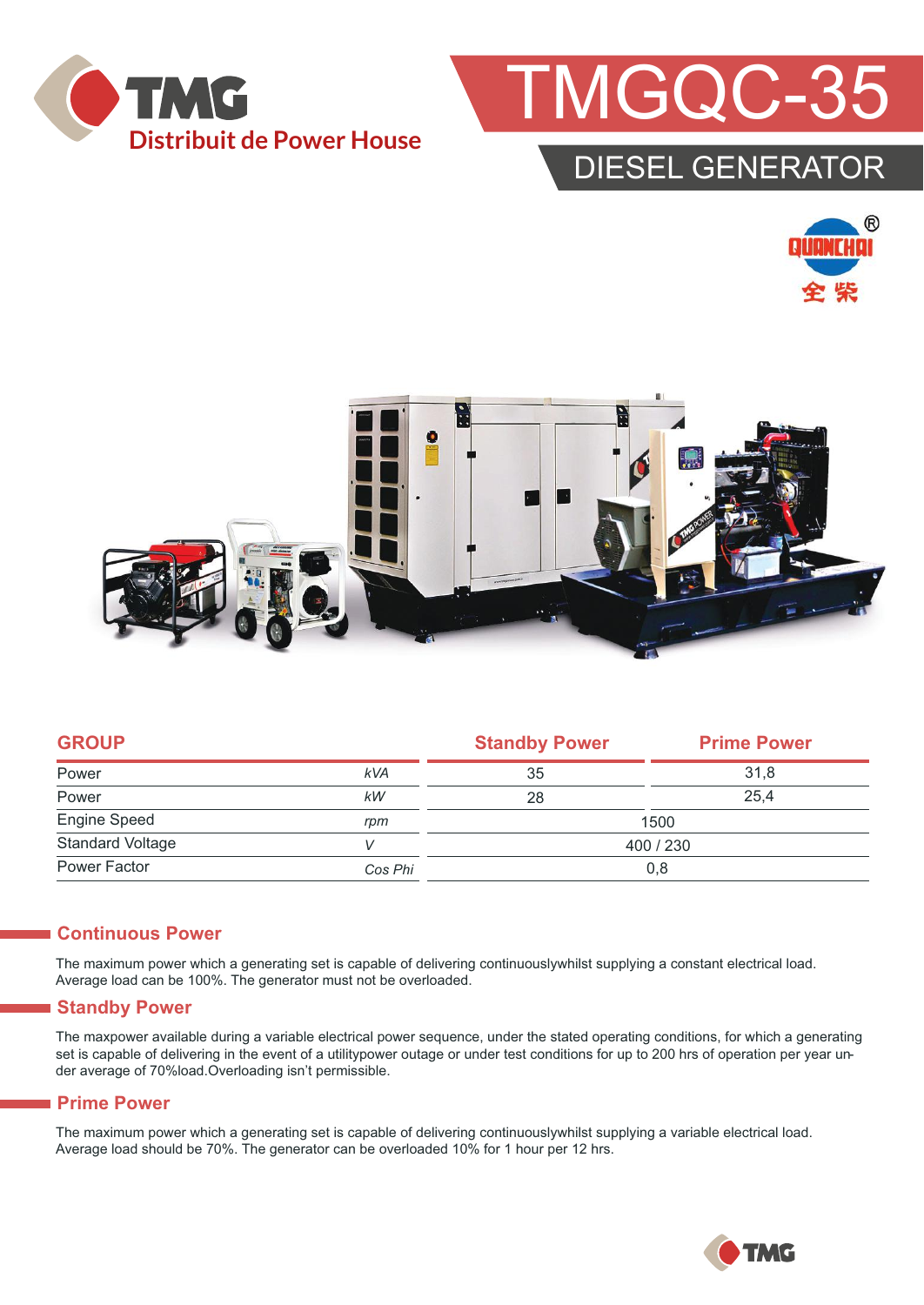

# TMGQC-35

#### **Engine Properties**

| <b>Brand</b>                      |       | <b>QUANCHAI</b>           |
|-----------------------------------|-------|---------------------------|
| <b>Model</b>                      |       | QC498D                    |
| <b>Standby</b>                    | kW    | 28                        |
| <b>Prime</b>                      | kW    | 25                        |
| <b>Cylinder Displacement</b>      | It.   | 3,1                       |
| <b>Number of Cylinders / Type</b> |       | 4 / In line               |
| <b>Bore x Stroke</b>              | mmxmm | 98 x 105                  |
| <b>Compression Ratio</b>          |       | 18:1                      |
| <b>Governor Type</b>              |       | Mechanic                  |
| <b>Idle Speed</b>                 | rpm   | 1500                      |
| <b>Aspiration</b>                 |       | <b>Natural Aspiration</b> |
| <b>Injection Type</b>             |       | Direct Injection          |
| <b>Cooling System</b>             |       | <b>Liquid Cooled</b>      |
| <b>Fuel Consumption%100</b>       | lt/h  | 7                         |
| <b>Fuel Consumption%75</b>        | lt/h  | 5                         |
| <b>Fuel Consumption%50</b>        | It/h  | 3,5                       |
| <b>Oil Capacity</b>               | It.   | 6,5                       |
| <b>Cooling Liquid Capacity</b>    | It.   | 12,5                      |
| <b>Voltage</b>                    | V     | 12                        |
| <b>Battery Capacity</b>           | Α     | 72                        |

#### **Alternator Properties**

| <b>Output Voltage</b>               | V     |             |  |
|-------------------------------------|-------|-------------|--|
| <b>Frequency</b>                    | НZ    | 50          |  |
| <b>Automatic Voltage Regulation</b> | $±\%$ | 0,5         |  |
| <b>Phase</b>                        |       | 3           |  |
| Pole                                |       | 4           |  |
| Overload                            |       | 1 Hour %110 |  |
| <b>Voltage Regulation</b>           |       | ±%1         |  |
| <b>Power Factor</b>                 | Cosa  | 0,8         |  |
| <b>Warning System</b>               |       | Self Alert  |  |
| <b>AVR Model</b>                    |       | SX460       |  |
| <b>Total Harmonic Losing</b>        |       | ≤%3         |  |
| <b>Connecting Type</b>              |       | Star        |  |
| <b>Protection Class</b>             |       | IP 23       |  |
| <b>Isolation Class</b>              |       | н           |  |

#### **Diemensions**





#### **Canopied Canopied Canopied**

| LxWxH                     | тт  | 2000x950x1260 | $L \times W \times H$     | mm  | 1700x950xTBA |
|---------------------------|-----|---------------|---------------------------|-----|--------------|
| Weight                    | КQ  | тва           | Weight                    | кg  | TBA          |
| <b>Fuel Tank Capacity</b> | ៸ι. | 85            | <b>Fuel Tank Capacity</b> | It. | 85           |

#### **Standard Specification**

Some standard equipments that TMG POWER provides with generator sets;

- 50°C cooland radiator
- Flexible fuelpipes and oil drain valve
- Engine jacket heater
- 4 pole synchronous type self-excited brushless alternator
- Battery and wires
- Entegrated fuel tank
- User and maintenance manual
- Oil and antifreeze
- Datakom D-300 controller
- Battery charger
- Electrical circuit diagram